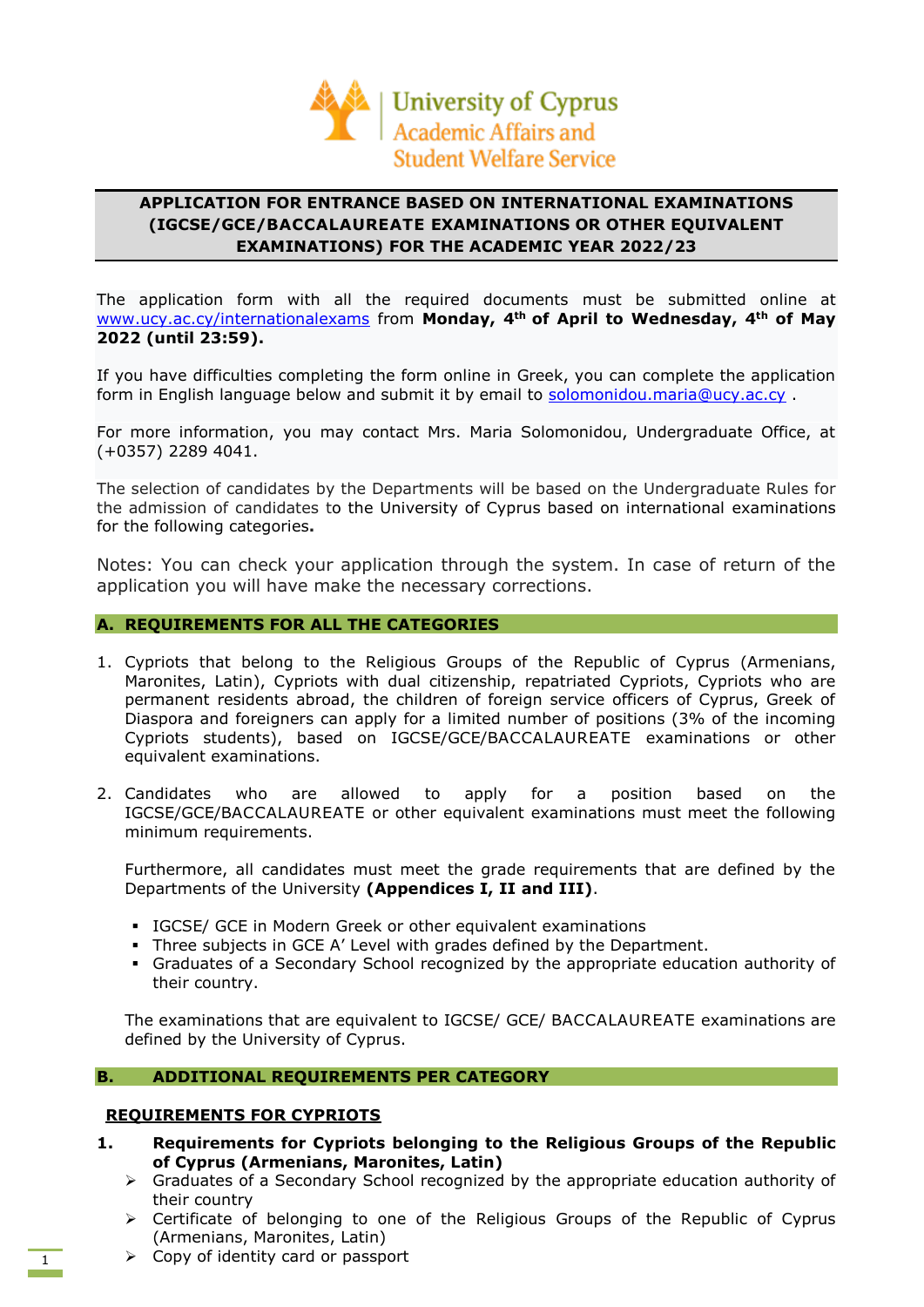## **2. Requirements for Cypriots with dual citizenship**

- $\triangleright$  Graduates of a Secondary School recognized by the appropriate education authority of their country
- ➢ Copy of identity card or passport or other certificate which certifies that the candidate is a Cypriot with dual citizenship

## **3. Requirements for Repatriated Cypriots**

- $\triangleright$  Being repatriated recently, after a long stay abroad
- ➢ Graduates of a Primary School abroad
- ➢ Copy of identity card or passport

## **4. Requirements for Cypriots who are permanent residents abroad**

- ➢ Graduates of a Secondary School recognized by the appropriate education authority of their country
- ➢ Very good knowledge of Greek language
- ➢ Copy of identity card or passport

## **5. Requirements for children of foreign service officers of Cyprus**

- ➢ Certificate of performance of Primary or Secondary School
- ➢ Certificate of employment by the Ministry of Foreign Affairs
- $\triangleright$  Copy of identity card or passport

## **REQUIREMENTS FOR GREEKS OF DIASPORA**

- ➢ Being graduates of a Secondary School, recognized by the appropriate education authority of their country (The school certificate must be translated into Greek).
- ➢ Certificate of very good knowledge of Greek language
- $\triangleright$  Certificate of citizenship, which certifies their Greek origin
- $\triangleright$  Copy of identity card or passport.

## **REQUIREMENTS FOR FOREIGNERS**

- ➢ Being graduates of a Secondary School, recognized by the appropriate education authority of their country.
- ➢ ΙΙ. Certificate of good knowledge of Greek language.
- ➢ ΙΙΙ. Certificate of citizenship
- ➢ IV. Copy of identity card or passport.

**NOTE FOR ALL CANDIDATES:** Candidates belonging to the above mentioned categories can also take a position in the University of Cyprus by participating in the Pancyprian examinations organized by the Ministry of Education and Culture of the Republic of Cyprus. In this case, candidates are not included in the 3% of University of Cyprus places. Furthermore, candidates are not allowed to participate in both procedures at the same time.

## **VISA/ENTRY PERMIT**

Students with European passport must contact the Civil Registry and Migration Department of the Republic of Cyprus for the issuance or renewal of Temporary Residence Permit in Cyprus.

For all non- EU candidates, who will study at the University of Cyprus, a visa/ entry permit to the Republic of Cyprus is required. The visa / entry permit is issued by the Civil and Migration Department of the Republic of Cyprus.

## **TUITION FEES**

There are no tuition fees for EU Students. Tuition fees for non-European students are **€6,834** (Euro) per academic year.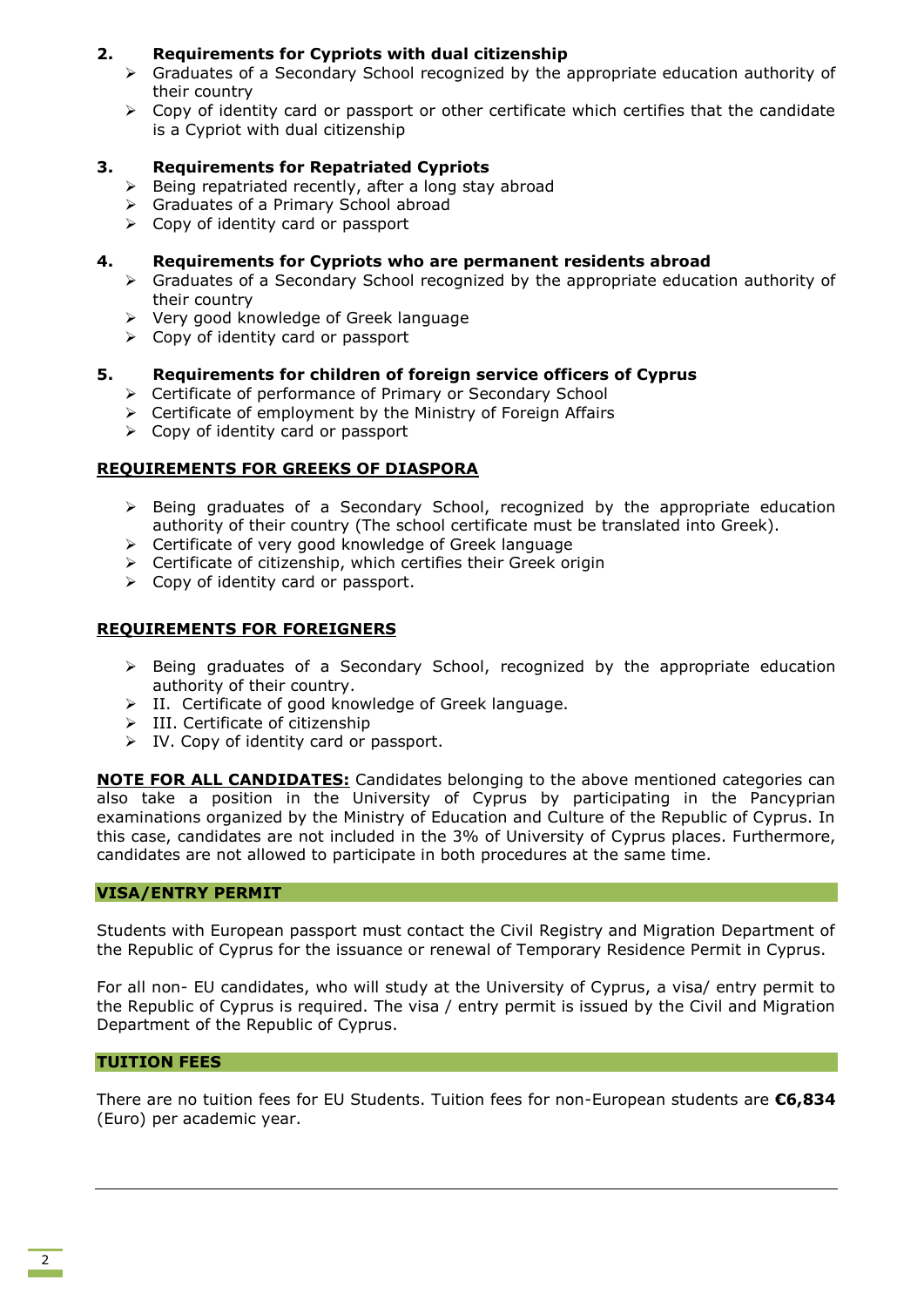

# **APPLICATION FOR ENTRANCE BASED ON INTERNATIONAL EXAMINATIONS (IGCSE/GCE/BACCALAUREATE EXAMINATIONS OR OTHER EQUIVALENT EXAMINATIONS) FOR THE ACADEMIC YEAR 2022/23**

# **Α. GENERAL STUDENT INFORMATION**

| 1. Please complete the following information:                                  |             |             |               |  |
|--------------------------------------------------------------------------------|-------------|-------------|---------------|--|
| Surname                                                                        | Name        |             | Father's Name |  |
|                                                                                |             |             |               |  |
| 3. Permanent Address                                                           |             |             |               |  |
|                                                                                |             |             |               |  |
|                                                                                |             |             |               |  |
|                                                                                |             |             |               |  |
| Country: CY: Cyprus $\bigcap$ , GR: Greece $\bigcap$ OTH: Other (Please state) |             |             |               |  |
|                                                                                |             |             |               |  |
| <b>B. PERSONAL STUDENT INFORMATION</b>                                         |             |             |               |  |
| 1. Sex: Male (M):                                                              | Female (F): |             |               |  |
|                                                                                |             |             |               |  |
|                                                                                |             |             |               |  |
| 4. Citizenship: CY: Cypriot   GR: Greek   OTH: Other (Please state)            |             |             |               |  |
| 4. Community (For Cypriots only):                                              |             |             |               |  |
|                                                                                |             |             |               |  |
| <b>COMMUNITY</b>                                                               |             | <b>CODE</b> | MARK "X"      |  |
| Greekcypriot                                                                   |             | EK          |               |  |

Turkishcypriot TK Armenian and AP Latin ΛΑ Maronite MA

6. Email address: ………………………………………………………………………………….……………………..

3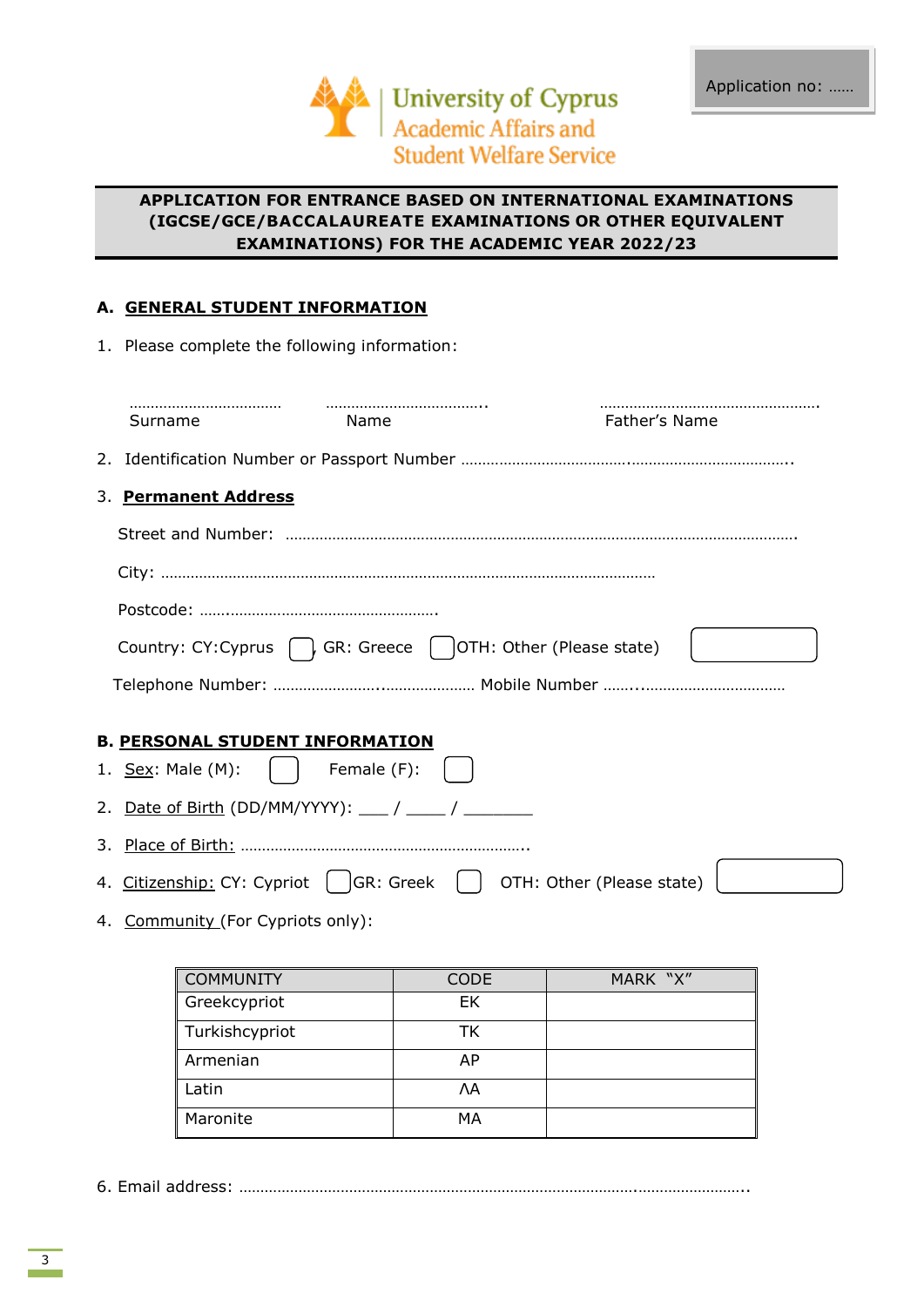## **C. INFORMATION FOR ENTRY**

**1.** Please state the precise title of the programme you are applying for. In case you are applying for more than one program, please state your options in order of preference  $(1-$ 3).

# **FACULTY OF HUMANITIES**

| <b>DEPARTMENT- PROGRAMME</b>                    | <b>CODE</b> | <b>ORDER OF</b><br><b>PREFERENCE</b> |
|-------------------------------------------------|-------------|--------------------------------------|
| English Studies-English Language and Literature | ΑΓΓΛ/ΑΓΓ    |                                      |
| French and European Studies                     | ΓFΣ         |                                      |
| <b>Turkish Studies</b>                          | TOY/TOM     |                                      |

## **FACULTY OF PURE AND APPLIED SCIENCES**

| <b>DEPARTMENT- PROGRAMME</b>      | <b>CODE</b> | <b>ORDER OF</b><br><b>PREFERENCE</b> |
|-----------------------------------|-------------|--------------------------------------|
| <b>Biological Sciences</b>        | <b>BIO</b>  |                                      |
| <b>Mathematics and Statistics</b> | ΜΑΣ         |                                      |
| Computer Science                  | <b>ENV</b>  |                                      |
| Physics                           | ΦΥΣ         |                                      |
| Chemistry                         | <b>XHM</b>  |                                      |

# **MEDICAL SCHOOL**

| <b>DEPARTMENT- PROGRAMME</b> | <b>CODE</b> | <b>ORDER OF</b><br><b>PREFERENCE</b> |
|------------------------------|-------------|--------------------------------------|
| Medical School               |             |                                      |

# **FACULTY OF SOCIAL SCIENCES AND EDUCATION**

| <b>DEPARTMENT- PROGRAMME</b>                       | <b>CODE</b> | <b>ORDER OF</b><br><b>PREFERENCE</b> |
|----------------------------------------------------|-------------|--------------------------------------|
| Education - Primary School                         | ΕΠΑΔ/ΕΠΑ    |                                      |
| Education - Preschool                              | ΕΠΑΠ/ΕΠΑ    |                                      |
| Social and Political Sciences - Sociology          | KOIN/KNE    |                                      |
| Social and Political Sciences - Political Sciences | ПОЛЕ/КПЕ    |                                      |
| Social and Political Sciences -Journalism          | ΔΜΣ         |                                      |
| Law                                                | <b>NOM</b>  |                                      |
| Psychology                                         | ΨYΧ         |                                      |

# **FACULTY OF ECONOMIC AND MANAGEMENT**

| <b>DEPARTMENT- PROGRAMME</b>              | <b>CODE</b> | <b>ORDER OF</b><br><b>PREFERENCE</b> |
|-------------------------------------------|-------------|--------------------------------------|
| <b>Business and Public Administration</b> | <b>AFAA</b> |                                      |
| Accounting and Finance                    | <b>AOX</b>  |                                      |
| Economics                                 | OIK         |                                      |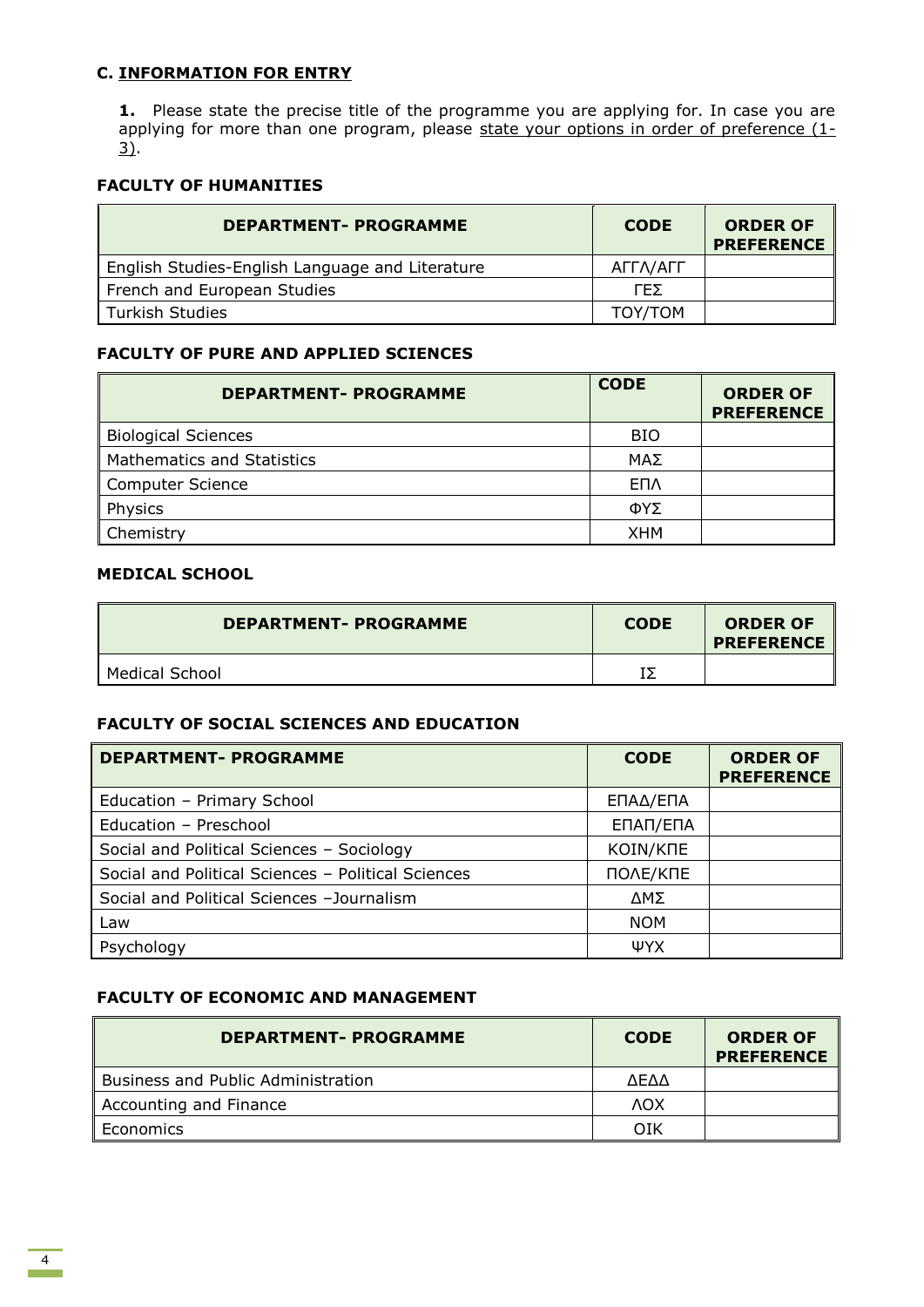# **FACULTY OF ENGINEERING**

| <b>DEPARTMENT- PROGRAMME</b>                                        | <b>CODE</b>         | <b>ORDER OF</b><br><b>PREFERENCE</b> |
|---------------------------------------------------------------------|---------------------|--------------------------------------|
| Architecture                                                        | <b>APH</b>          |                                      |
| Electrical and Computer Engineering-Electrical Engineering          | HAEM/<br><b>HMY</b> |                                      |
| Electrical and Computer Engineering-Computer Engineering            | МНПО/<br><b>HMY</b> |                                      |
| Mechanical and Manufacturing Engineering- Mechanical<br>Engineering | MMK                 |                                      |
| Civil and Environmental Engineering                                 | ППМ                 |                                      |

## **FACULTY OF LETTERS**

| <b>DEPARTMENT- PROGRAMME</b>                | <b>CODE</b> | <b>ORDER OF</b><br><b>PREFERENCE</b> |
|---------------------------------------------|-------------|--------------------------------------|
| Byzantine and Modern Greek Studies          | <b>BNE</b>  |                                      |
| History and Archaeology                     | ΙΣΑ         |                                      |
| Classics and Philosophy / Classical Studies | ΚΛΑΣ/ΚΦΙ    |                                      |
| Classics and Philosophy / Philosophy        | ΦΙΛ/ΚΦΙ     |                                      |

2. Please state the educational institutions you have attended in chronological order:

| <b>Educational Institution</b> | <b>Duration of Attendance</b><br>(DD/MM/YY - DD/MM/YY) | Grade average |
|--------------------------------|--------------------------------------------------------|---------------|
|                                |                                                        |               |
|                                |                                                        |               |
|                                |                                                        |               |

**3.** Please state the examinations and the results achieved in the Greek Language:

| <b>Level</b><br>(e.g. IGCSE/GCE/B<br>Modern Greek) | <b>Awarding Body</b> | Grade | <b>Examination</b><br>date |
|----------------------------------------------------|----------------------|-------|----------------------------|
|                                                    |                      |       |                            |
|                                                    |                      |       |                            |
|                                                    |                      |       |                            |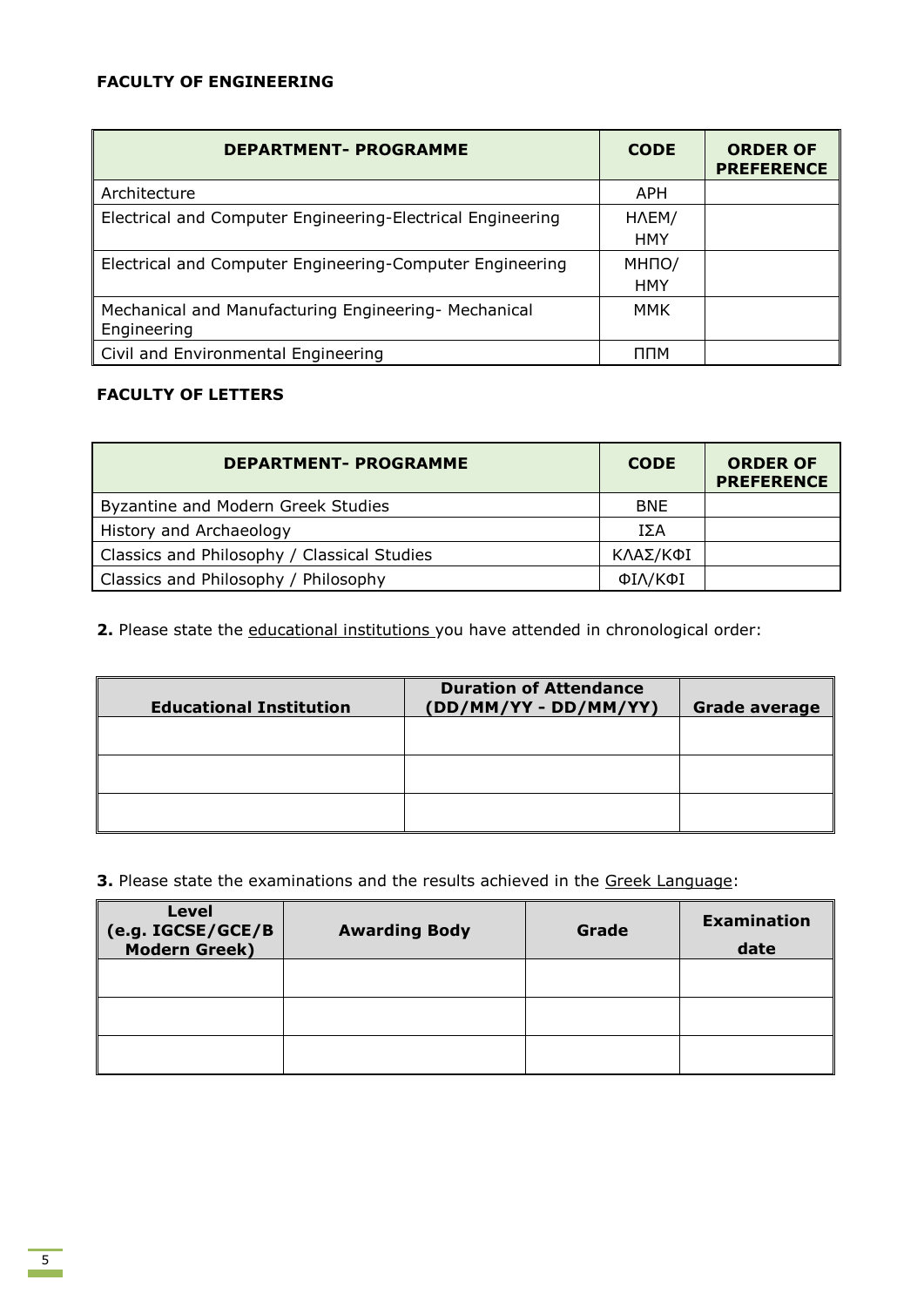**4. Please state the GCE/IGCSE/Β or other equivalent examinations you have acquired or you are expecting to acquire until August:** *(To be completed only by Cypriots belonging to the Religious Groups of the Republic of Cyprus (Armenians, Maronites, Latin), Cypriots with dual citizenship, repatriated Cypriots, Cypriots who are permanent residents abroad, the children of Foreign Service Officers of Cyprus and foreigners)*

| <b>Examination</b><br>date | <b>Awarding Body</b> | <b>Level</b><br>(e.g. IGCSE/GCE<br>A'Level, O'Level) | <b>Subject</b> | Grade |
|----------------------------|----------------------|------------------------------------------------------|----------------|-------|
|                            |                      |                                                      |                |       |
|                            |                      |                                                      |                |       |
|                            |                      |                                                      |                |       |
|                            |                      |                                                      |                |       |
|                            |                      |                                                      |                |       |
|                            |                      |                                                      |                |       |
|                            |                      |                                                      |                |       |
|                            |                      |                                                      |                |       |

**5.** Please enclose the following copies and mark accordingly the corresponding box (√):

| <b>Certificates</b>                                                                       | Mark $\sqrt{}$ |
|-------------------------------------------------------------------------------------------|----------------|
| <b>E</b> IGCSE/GCE/B or other equivalent examination in Modern Greek                      |                |
| <b>E</b> Three GCE A' Level subjects or other equivalent examinations, according to       |                |
| the criteria defined by the Departments (Appendix I, II, III).                            |                |
| <b>R</b> Certificate of citizenship (e.g. copy of passport or Identity Card).             |                |
| <b>E</b> Copy of passport or Identity Card                                                |                |
| ■ Secondary Education Diploma recognized by the appropriate education                     |                |
| authority of the country (The diploma should be translated in Greek                       |                |
| language).                                                                                |                |
| <b>E</b> If the institution you have attended is not public, a certificate of recognition |                |
| by the appropriate Ministry of the Country must be submitted.                             |                |
| <b>E</b> Certificate of Primary School abroad (to be submitted only by repatriated        |                |
| Cypriots).                                                                                |                |
| <b>R</b> Certificate of performance of Primary or/and Secondary Education (to be          |                |
| submitted only by children of Foreign Service officers of Cyprus).                        |                |
| <b>E</b> Certificate of belonging to the Armenian, Maronite or Latin Religious Groups     |                |
| of Republic of Cyprus (to be submitted only by Cypriots belonging to the                  |                |
| Religious Groups)                                                                         |                |
| Certificate of employment by the Ministry of Foreign Affairs (to be submitted             |                |
| only by children of Foreign Service officers of Cyprus).                                  |                |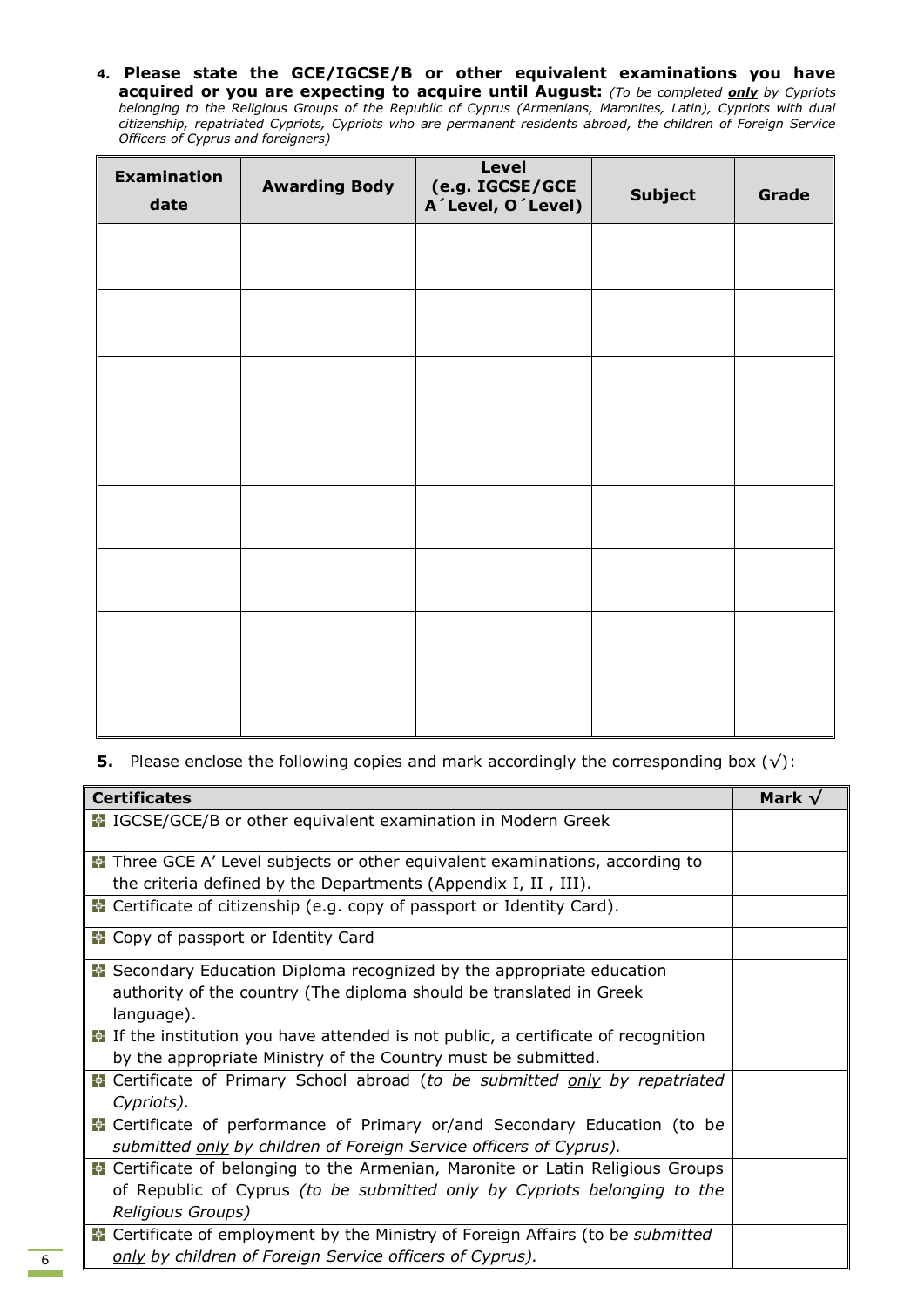## **D. TUITION FEES**

For EU Students there are no tuition fees. For non-European students tuition fees total **€6,834** (Euro) per academic year.

## **E. SCHOLARSHIPS**

In case you have already a scholarship from another source, please state the organisation, the duration and the amount granted.

Organization: …………………………………………………………………………………………………………………………. Duration of scholarship: From ………………………………………….To………………………….…………………..

Amount granted: ……………………………………………………………………………………………………………………

## **F. TEMPORARY RESIDENTS PERMIT**

Foreign students are needed to acquire a student visa for entry to Cyprus or to renew a temporary resident's permit in the Republic of Cyprus**.** For more details regarding immigration requirements and visa issues please visit the webpage [www.ucy.ac.cy/internationalsupport/](http://www.ucy.ac.cy/internationalsupport/) or send an email to [visa@ucy.ac.cy.](mailto:visa@ucy.ac.cy)

## **G. How did you find out about UCY?**

- □ Social Media,
- □ Advert,
- $\Box$  Website (please specify)  $\Box$
- □ UCY students/alumni,
- $\Box$  Organised entities e.g. Embassies,
- Other \_\_\_\_\_\_ \_\_\_\_\_\_\_\_

## **Are you aware of the scholarship opportunities offered by UCY to non-EU citizens? Yes/No**

## **If yes, where did you get the information?**

- □ Social Media,
- Advert,
- $\Box$  Website (please specify)  $\Box$
- □ UCY students/alumni,
- $\Box$  Organised entities e.g. Embassies,
- $\Box$  Other

## **G. OTHER**

The applicant is expected to begin his/her studies at the University of Cyprus in September 2022. Applicants who do not possess a secondary school leaving certificate, must submit a certification of expected graduation from their school. Male candidates must also submit a certification of expected completion of their National Guard Service.

#### **-------------------------------------------------------------------------------------------------- STUDENT DECLARATION**

(a) I confirm that all the information provided on this form is complete and accurate. If I am admitted, I agree to comply with the rules and regulations of the University of Cyprus.

(b) I declare that once accepted as a student of the University of Cyprus, I consent to the processing by the University of my Personal Data in accordance with the provisions of the Personal Data (Protection of Individuals) Law. I acknowledge that all my personal data will be maintained and treated with confidentiality by the authorized University staff. Information relating to me will not be disclosed to third persons. In case that I am not admitted at the University of Cyprus, I understand that my personal data collected will be destroyed and not processed furthermore.

**………………………………… ………………………… Applicant´s Signature data and a strategies of the Date of Date**  $\blacksquare$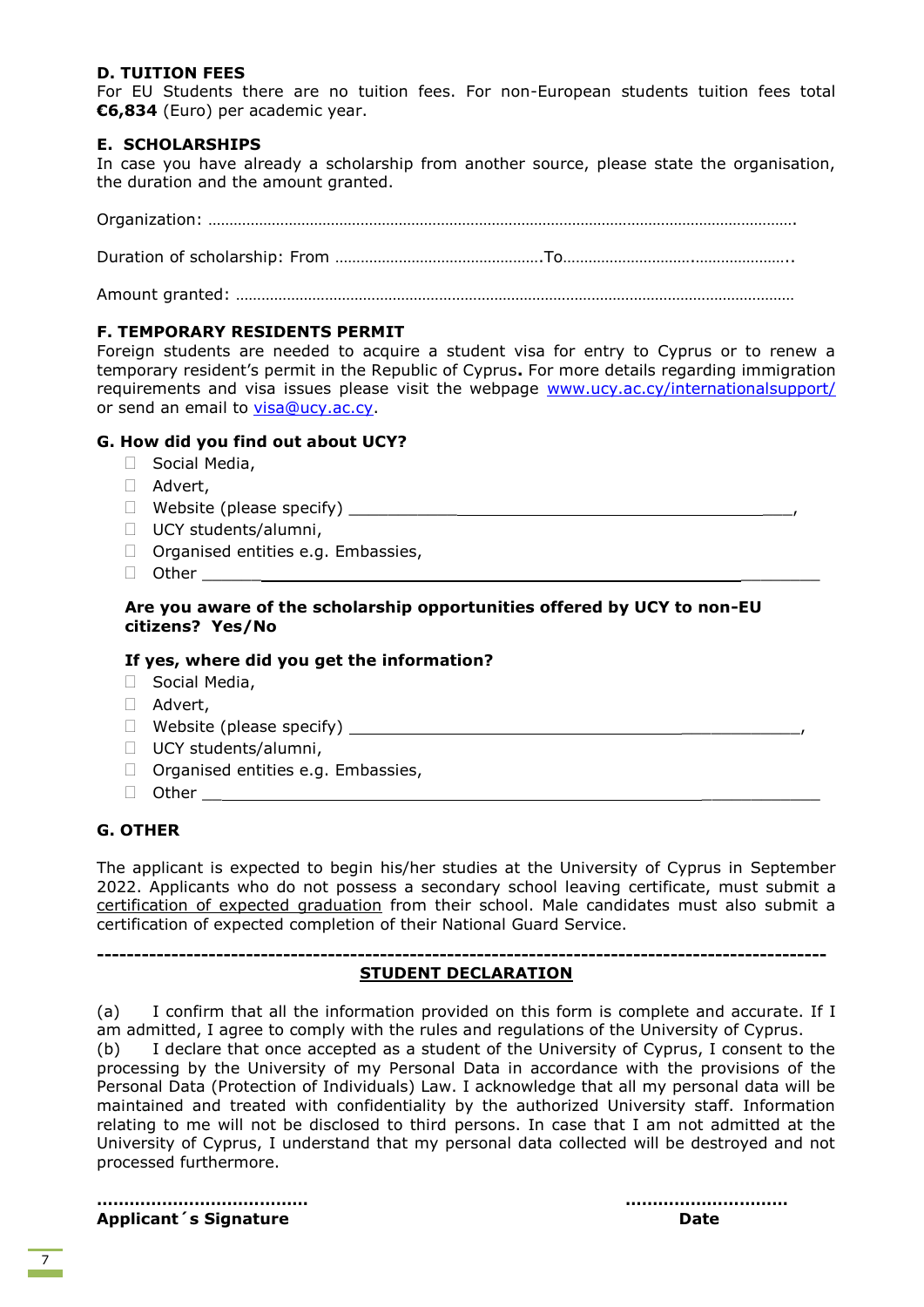

## **APPENTIX I**

## **ENTRY REQUIREMENTS FOR OVERSEAS STUDENTS BASED ON INTERNATIONAL EXAMINATIONS (GCE/IGCSE EXAMINATIONS)**

## **Department of English Studies**

**GCE A' Level** in English Language with minimum grade **B** and **GCE A' Level** in two further subjects with minimum grades **B, C**. **GCE A' Level** in Modern Greek may be one of the two subjects.

## **Department of French and European Studies**

Degree French Language and Literature

**GCE/IGCSE** in French Language and two further subjects with minimum grades **B**. One of the two subjects could be Modern Greek Language.

Or **French Baccalauréat.**

For the Degree of *French Language and Literature*, Modern Greek is not required**.**

Degree of Modern Languages and European Studies

**GCE/IGCSE** in a general lesson with minimum grade **C**, **GCE/IGCSE** in Modern Greek Language and in French or in English Language with minimum grade **B.**

For the Degree of *Modern Language and European Studies*, Modern Greek is essential.

## **Department of Turkish Studies and Middle Eastern Studies**

**GCE A' Level** in three subjects from the following with minimum grade **B**: Modern Greek Language, History, English or Turkish Language or Literature.

**Department of Biological Sciences**

**GCE/IGCSE** in Modern Greek with minimum grade **B** and **GCE A' Level** in three subjects from the following with minimum grade **B**: Mathematics, Physics, Chemistry, Biology.

**Department of Mathematics and Statistics**

Degree of Mathematics Degree of Mathematics and Statistics

**GCE/IGCSE** in Modern Greek or other equivalent examinations with minimum grade **C** or a Certificate of very good knowledge of Greek language issued by the Ministry of Education and Culture, or other equivalent certificates. **GCE A' Level** in Mathematics with minimum grade **A** and **GCE A' Level** in two subjects from Pure and Applied Sciences (e.g. Further Mathematics, Statistics, Physics, Chemistry or Computers ) with minimum combined grades **B and C**.

## **Department of Computer Science**

**GCE O' Level /IGCSE** in Modern Greek or other equivalent examinations with minimum grade **B**. **GCE A' Level** in Mathematics with minimum **grade B**, **GCE A' Level** in Computer Science with minimum **grade B** and another subject from the following with minimum **grade B:** Physics, Chemistry, Biology, Economics, and Business Administration.

## **Department of Physics**

**GCE O' Level /GCSE** in Modern Greek with minimum grade **C** or other equivalent examinations. **GCE A' Level** in Mathematics and Physics with minimum grade **B** and **GCE A' Level** in another subject from Pure and Applied Sciences with minimum grade **B** (e.g. Further Mathematics, Biology, Chemistry and Computer Science).

## **Department of Chemistry**

**GCE A' Level** in Chemistry, Physics and Mathematics with minimum grade **B** and **IGCSE/GCE** in Modern Greek or other equivalent examinations.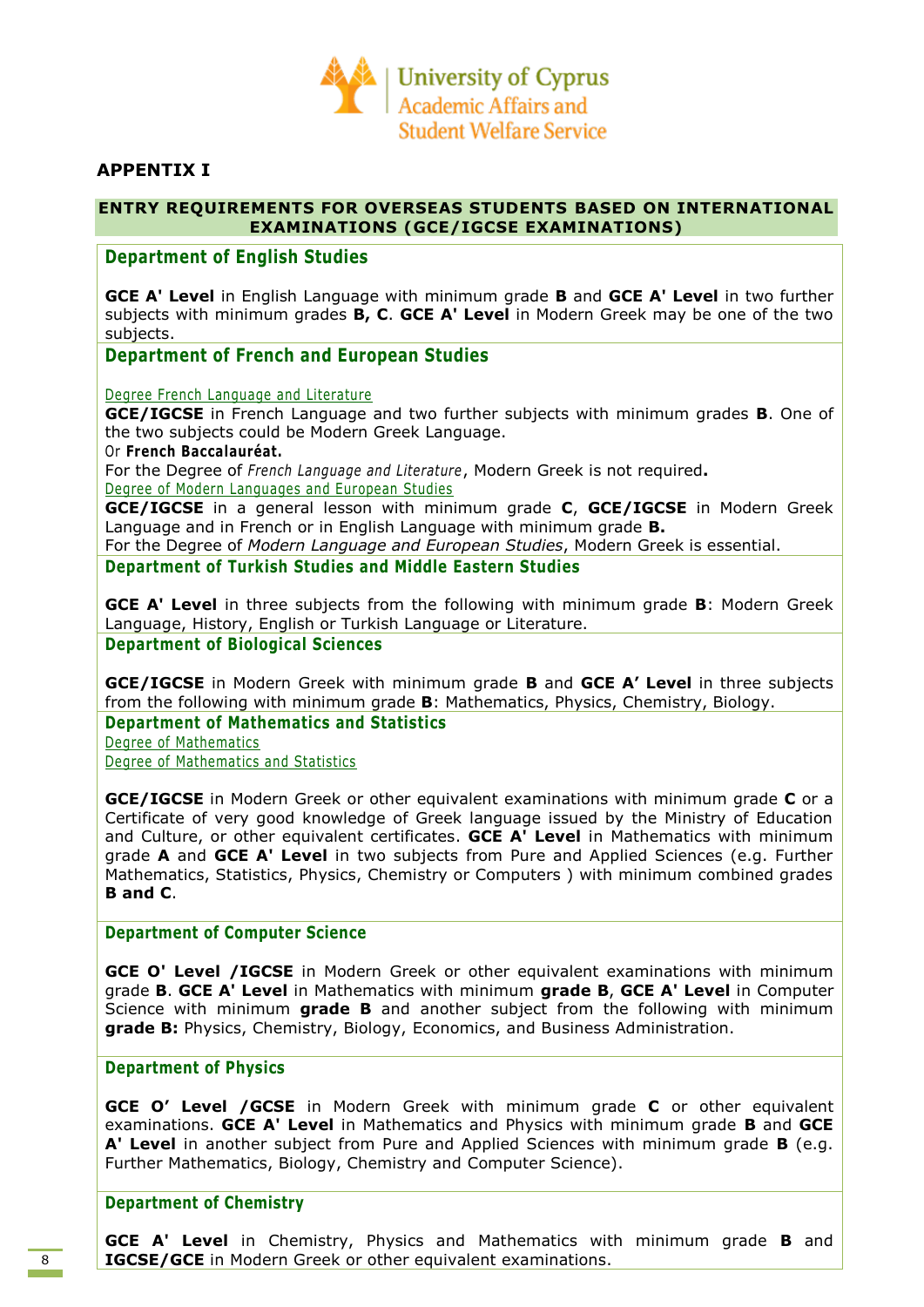**Department of Education** Degree of Preschool Degree of Primary School

**IGCE/GCE** in Modern Greek with grade **A** and **GCE A' Level** in three subjects with minimum grade **B**, from the following: Mathematics, Physics, History, Ancient Greek, Economics, Literature, or Geography. One of the three subjects must be either Mathematics or Physics.

**Department of Social and Political Sciences** Degree of Political Sciences Degree of Sociology Degree of Journalism

**GCE A' Level** in three subjects with minimum grades **B, B, C**. Modern Greek must be one of the subjects.

### **Department of Psychology**

IGCSE or GCE A' Level in Modern Greek with minimum **grade B** and **GCE A' Level** in three other subjects with minimum grades **A, A, B**. One of the three subjects must be either Mathematics or Physics or Chemistry.

### **Department of Law**

**GCE A' Level** Modern Greek with grade **A**, **IGCSE/GCE** in English Language with minimum grade **B** and **GCE A' Level** in three other subjects with minimum grades **A,B,B**.

**Department Business and Public Administration**

**IGCSE/GCE** in Modern Greek with minimum grade **B** or equivalent certificate of very good knowledge of Greek language. **GCE A' Level** in three other subjects with minimum grades A,B,B**.** One of the three subjects must be **Mathematics.**

## **UCAS Tarrif**

Achieving **128 points** based on **3 GCE A' Level** except Modern Greek. One of the three subjects must be **Mathematics with minimum grade B (40 UCAS points).** 

**Department of Accounting and Finance**

**IGCSE/GCE** in Modern Greek with minimum grade **B** or equivalent certificate of very good knowledge of Greek language and **GCE A' Level** in three other subjects with minimum grades A,B,B**.** One of the three subjects must be **Mathematics** with minimum grade **A**.

## **UCAS Tarrif**

Achieving **128 points** based on **3 GCE A' Level** except Modern Greek. One of the three subjects must be **Mathematics with minimum grade A (48 UCAS points).** 

## **Department of Economics**

**IGCSE/GCE** in Modern Greek with minimum grade **B** or equivalent certificate of very good knowledge of Greek language. **GCE A' Level** in **Mathematics** with minimum grade B and two other subjects of the following: Economics, Pure and Applied Science, Social Science and History, with minimum grades B and C**.** 

#### **UCAS Tarrif**

Achieving **120 points** based on **3 GCE A' Level** except Modern Greek. One of the three subjects must be Mathematics with minimum grade B (40 UCAS points).

## **Department of Architecture**

**GCE O' Level** in Modern Greek with minimum grade **B** or other equivalent examinations. **GCE A' Level** in Mathematics with minimum grade **B**, **GCE A' Level** in Physics with minimum grade **B** and **GCE A' Level** in another subject from the following with minimum grade **B**: Art and Design / Fine Art, Further Mathematics, Computer Science.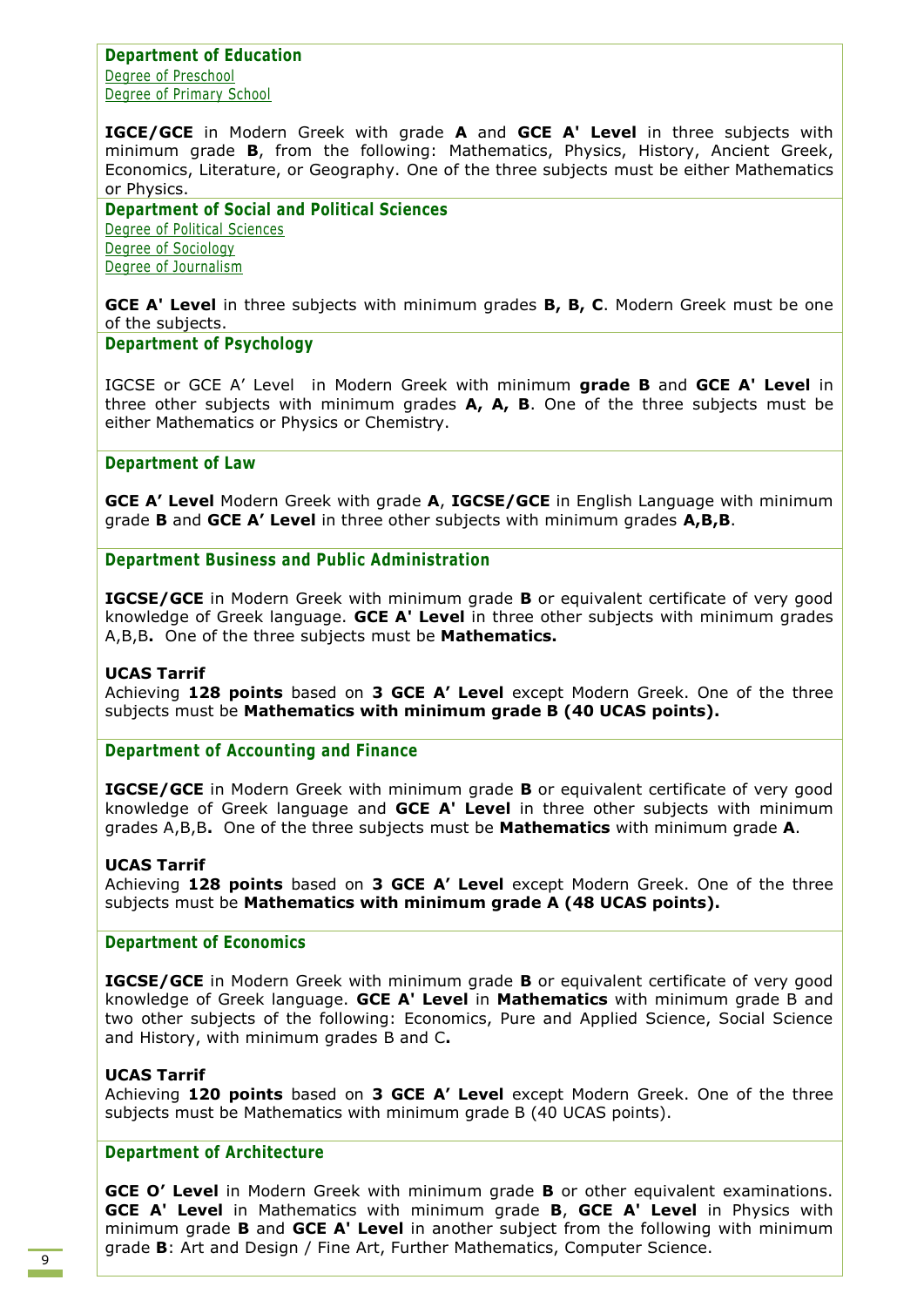**Department of Electrical and Computer Engineering**

Degree of Electrical Engineer Degree of Computer Engineer

**IGCSE/GCE** in Modern Greek with grade **B**. **GCE A' Level** in Mathematics with grade **B**, **GCE A' Level** in physics with grade **B** and **GCE A' Level** in another subject from the following with minimum grade **B**: Biology, Chemistry, Further Mathematics, Computer Science.

**Department of Mechanical and Manufacturing Engineering**

**GCE A' Level** in Modern Greek with minimum grade **B** or other equivalent certificate of good knowledge of Greek Language. **GCE A' Level** in Mathematics and Physics with minimum grade **A** and **GCE A' Level** in another subject from the following with minimum grade **B**: Biology, Chemistry, Further Mathematics, Computer Science. **Department of Civil and Environmental Engineering**

**GCE A' Level** in Mathematics and Physics with minimum grade **B** and **GCE A' level** in another subject from the following with minimum grade **C**: Biology, Chemistry, Further Mathematics, Computer Science.

**Department of Byzantine and Modern Greek Studies**

**GCE A' Level** in three subjects with minimum grades **B,C,C**.

**Department of History and Archaeology**

**GCE A' Level** in Modern Greek and History with minimum grades **A** and **B** and **GCE A' Level** in any other subject with minimum grade **C**.

**Department of Classics and Philosophy**

Degree of Classical Studies Degree of Philosophy **GCE A' Level** in three relevant subjects with minimum grades **B,C,C.**

**Medical School**

**GCE O' Level/ GCSE** in Modern Greek with grade **A\*** and three **GCE A' level** subjects with grade **A** from the following: Physics, Chemistry, Biology, Mathematics.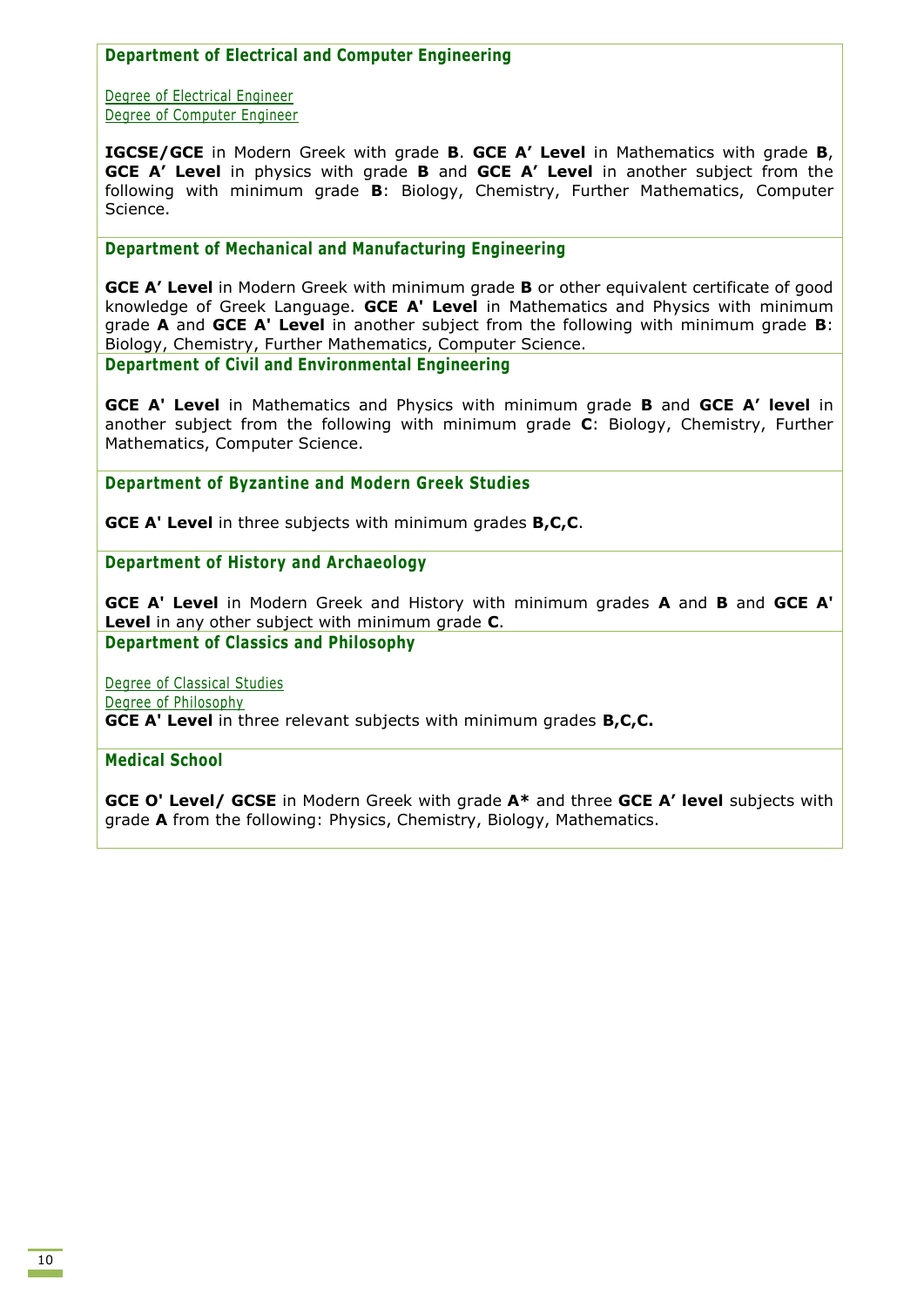## **APPENTIX II**

## **ENTRY REQUIREMENTS FOR OVERSEAS STUDENTS BASED ON INTERNATIONAL (IB) AND EUROPEAN (EB) BACCALAUREATE**

#### **Department of English Studies**

**32 Points.** English Language at **Higher Level** with grade **6** and two further subjects at **Higher Level** with grade **6** and **5.**

### **Department of French and European Studies**

Degree of French Language and Literature

**32 Points.** One subject in French at **Higher Level** with grade **6** and two further subjects at **Higher Level** with grade **5.**

Degree of Modern Languages and European Studies

**32 Points.** One subject in French or English Language at **Higher Level** with grade **6** and two further subjects at **Higher Level** with grade **5.**

**Department of Turkish Studies and Middle Eastern Studies**

**32 Points.** History at **Higher Level** with grade **6**, English or Turkish and any other **Higher Level** subject with combination of grades **6 and 5**.

#### **Department of Biology Sciences**

**32 Points.** Mathematics at **Higher Level** with grade **6** and two further **Higher Level** subjects from the following with combination of grades **6 and 5**: Biology, Physics, and Chemistry.

### **Department of Mathematics and Statistics**

Degree of Mathematics

Degree of Mathematics and Statistics

**34 Points.** Mathematics at **Higher Level** with grade **6**, one **Higher Level** subject from Physics, Chemistry, Computer Science with grade **6** and one **Higher Level** subject with minimum grade **5**.

## **Department of Computer Science**

**33 Points.** Mathematics at **Higher Level** with grade **6** and two further **Higher Level** subjects from the following with a combination of grades **6 and 5**: Biology, Physics, Chemistry, Computer Science, Economics, Public and Business Administration.

#### **Department of Physics**

**33 Points.** Mathematics at **Higher Level** with minimum grade **6**, Physics at **Higher Level** with minimum grade **6** and one **Higher Level** subject from the following with minimum grade **5**: Chemistry, Computer Science, and Biology.

#### **Department of Chemistry**

**31 Points.** Chemistry at **Higher Level** and Mathematics at **Higher Level** with minimum grades **6 and 5** and one **Higher Level** subject from the following with minimum grade **5**: Physics or Biology.

#### **Department of Education**

Degree of Preschool

Degree of Primary School

**32 Points.** Modern Greek at **Higher Level** with minimum grade **6** and three **Higher Level** subjects from the following with minimum grade **5**: Mathematics, Ancient Greek, Physics, Chemistry, Biology, History, Geography and Economics.

## **Department of Social and Political Sciences**

Degree of Political Sciences Degree of Sociology Degree of Journalism

**31 Points.** Three **Higher Level** subjects with combination of grades **6, 5, 5.**

#### **Department of Psychology**

**34 Points.** Modern Greek at **Higher or Standard Level** with minimum grade **5**. Three subjects at **Higher Level** with combination of grades **6,5,5.** One of them must be from the following Mathematics, Physics, Chemistry, Biology.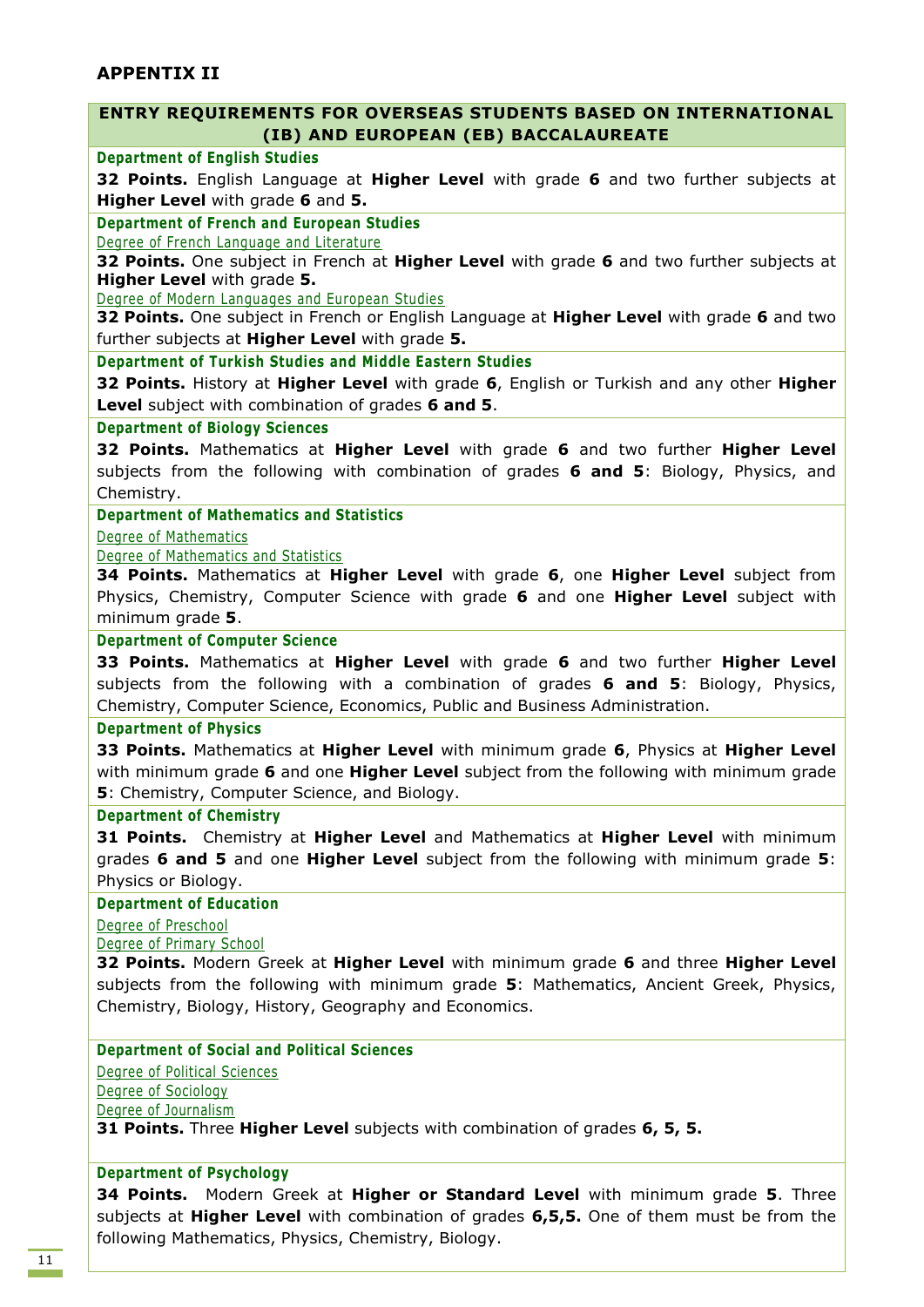## **Department of Law**

**34 Points.**Modern Greek at **Higher Level** with minimum grade **6**, English at **Higher Level** with minimum grade **5** and any two subjects at **Higher Level** with minimum grade **6.**

### **Department of Business and Public Administration**

**34 Points.** One of the subjects must be Mathematics at **Higher Level** with minimum grade **6.**

### **Department of Accounting and Finance**

**34 Points.** One of the subjects must be Mathematics at **Higher Level** with minimum grade **6.**

### **Department of Economics**

Degree of Economics

**32 Points.** Mathematics at **Higher Level** with minimum grade **6** and any two subjects at **Higher Level** with minimum grade **6 and 5.**

### **Department Architecture**

**32 Points.** Mathematics and Physics at **Higher Level** with grade **6** and another subject at **Higher Level** with grade **5.**

### **Department Electrical and Computer Engineering**

Degree of Electrical Engineering Degree of Computer Engineering

**31 Points.** Mathematics and Physics at **Higher Level** with minimum grade **6** and one subject at **Higher Level** from the following with minimum grade **5:** Biology, Chemistry and Computer Science.

**Department Mechanical and Manufacturing Engineering** 

**31 Points.**Mathematics and Physics at **Higher Level** with minimum grade **6** and one subject from the following at **Higher Level** with minimum grade **5**: Biology, Chemistry, and Computer Science.

#### **Department Civil and Environmental Engineering**

**32 Points.** Mathematics and Physics at **Higher Level** with minimum grade **6** and one subject at **Higher Level** with minimum grade **5.**

**Department of Byzantine and Modern Greek Studies** 

**32 Points.** Modern Greek at **Higher Level** with minimum grade **6**, Ancient Greek at **Higher Level** with minimum grade **5** and another subject at **Higher Level** with minimum grade **6.**

**Department of History and Archaeology 32 Points.** Three **Higher Level** subjects with minimum grade **5.**

**Department of Classics and Philosophy** Degree of Classical Studies

Degree of Philosophy

**31 Points.**Modern Greek at **Higher Level** with minimum grade **6**, Ancient Greek at **Higher Level** with minimum grade **5** and Latin Literature at **Higher Level** with minimum grade **5.** 

### **Medical School**

**35 Points**. Modern Greek at **Higher Level** with minimum grade **6 and three** other subjects **in Higher Level** with minimum grade **6** from the following: Physics, Chemistry, Biology, Mathematics.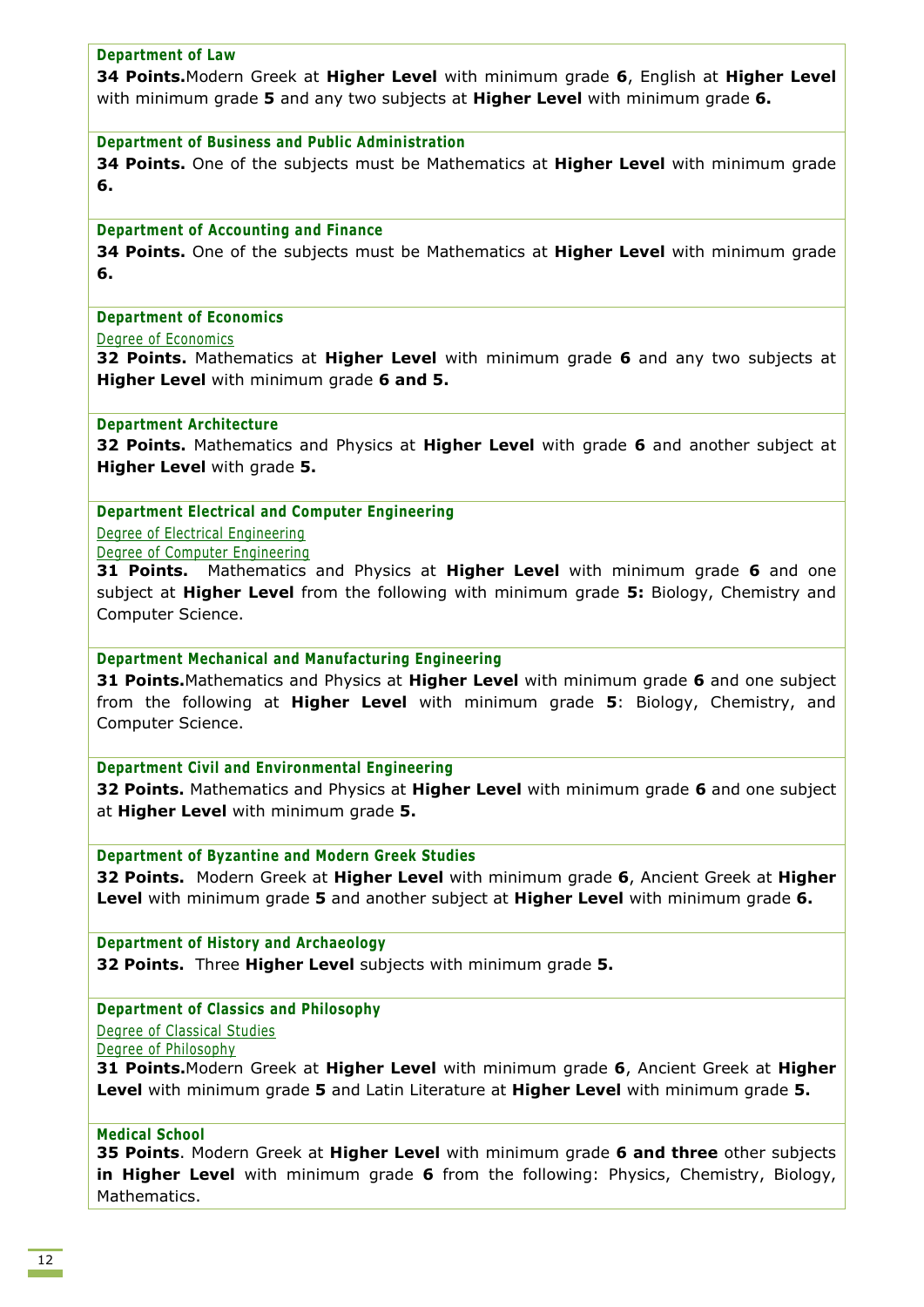## **REQUIREMENTS FOR EACH DEPARTMENT BASED ON THE FRENCH BACCALAUREATE (FB) EXAMINATION**

## **DEPARTMENT OF ENGLISH STUDIES**

The student must have completed a course of **English** and received the minimum mark of **14**. The student must have received the minimum marks of **14** and **13** in two other courses.

## **DEPARTMENT OF FRENCH AND EUROPEAN STUDIES**

#### Degree in French Language and Literature

The student must have completed a course of **French** and received the minimum mark of **14**. The student must have received the minimum mark of **13** in two other courses.

Degree in Modern Languages and European Studies

The student must have completed a course of **French or English** and received the minimum mark of **14**. The student must have received the minimum mark of **13** in two other courses.

## **DEPARTMENT OF TURKISH AND MIDDLE EASTERN STUDIES**

The student must have completed a course of **History** and received the minimum mark of **14**. The student must have received the minimum marks of **14** and **13** in a course of foreign language (English or Turkish) and in any other course.

### **DEPARTMENT OF BIOLOGICAL SCIENCES**

The student must have completed a course of **Mathematics** and received the minimum mark of **14**. The student must have received the minimum marks of **14** and **13** in two other courses, either Biology, Physics, or Chemistry.

## **DEPARTMENT OF MATHEMATICS AND STATISTICS**

Degree in Mathematics

### Degree in Mathematics and Statistics

The student must have completed a course of **Mathematics** and received the minimum mark of **14**. The student must have received the minimum mark of **14** either in Physics, Chemistry, or Computer Science, and he must have received the minimum mark of **13** in any other course.

### **DEPARTMENT OF COMPUTER SCIENCE**

The student must have completed a course of **Mathematics** and received the minimum mark of **14**. The student must have received the minimum marks of **14** and **13** in two other courses, either Biology, Physics, Chemistry, Computer Science, Economics, or Business Administration.

## **DEPARTMENT OF PHYSICS**

The student must have completed a course of **Mathematics** and a course of **Physics** and received the minimum mark of **14**. The student must have received the minimum mark of **13** either in Chemistry, Computer Science, or Biology.

## **DEPARTMENT OF CHEMISTRY**

The student must have completed a course of **Chemistry** and a course of **Mathematics** and received the minimum marks of **14** and **13**. The student must have received the minimum mark of **13** either in Physics or Biology.

## **DEPARTMENT OF EDUCATION**

Degree in Primary School Teaching

## Degree in Pre-Primary School Teaching

The student must have completed a course of **Greek** and received the minimum mark of **14**. The student must have received the minimum mark of **13** in three other courses, either in Mathematics, Ancient Greek, Physics, Chemistry, Biology, History, Geography, or Economics.

## **DEPARTMENT OF SOCIAL AND POLITICAL SCIENCES**

Degree in Sociology

Degree in Political Science

Degree in Journalism

The student must have received the minimum marks of **14**, **13** and **13** in three courses.

## **DEPARTMENT OF PSYCHOLOGY**

The student must have completed a course of **Greek** and a course of **Higher Level English** and received the minimum marks of **14** and **13**. The student must have received the minimum marks of **14** and **13** in two other courses.

#### **DEPARTMENT OF LAW**

The student must have completed a course of **Greek** and a course of **English** and received the minimum marks of **14** and **13 respectively**. The student must have received the minimum mark of **14** in two other courses.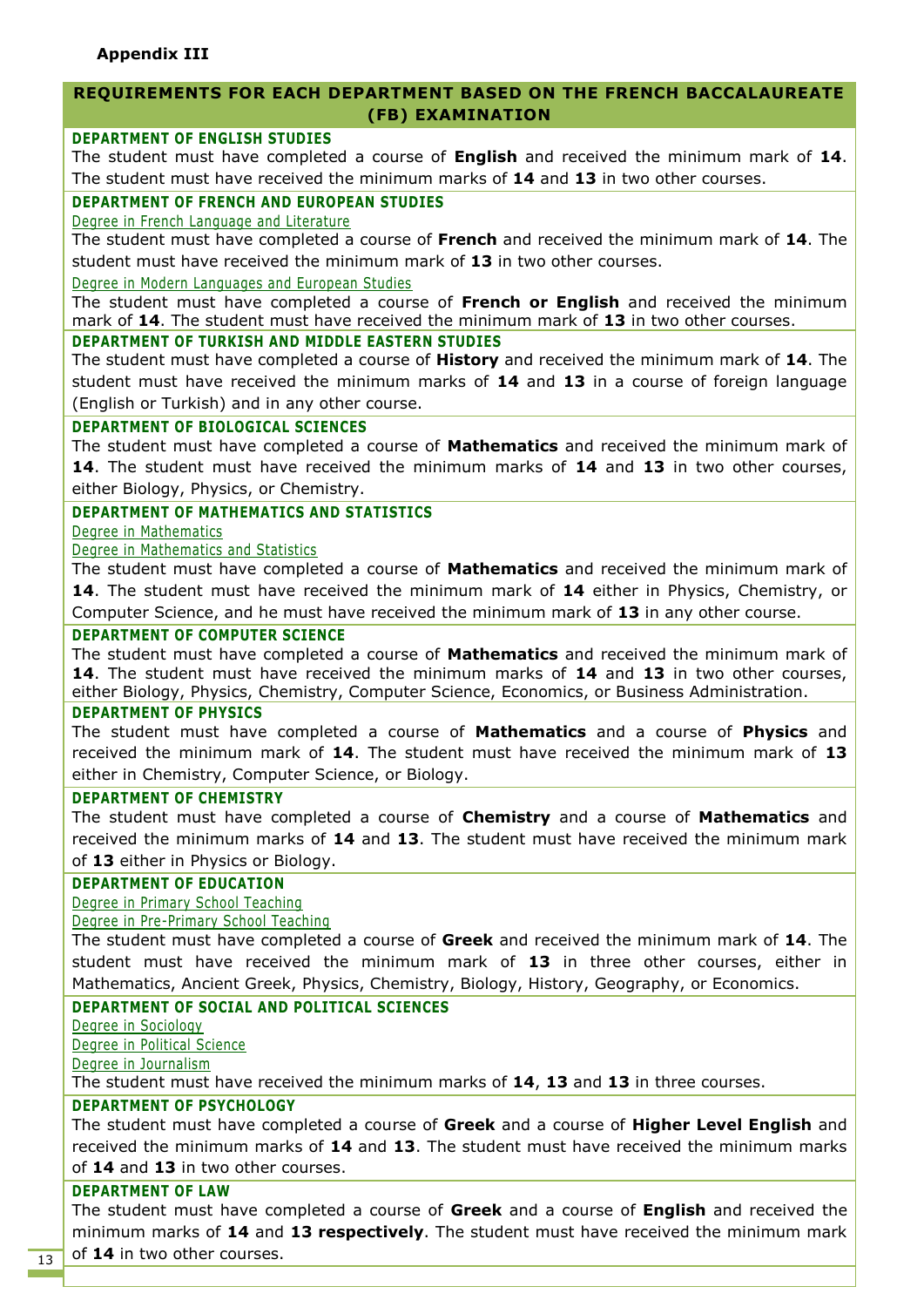## **DEPARTMENT OF BUSINESS AND PUBLIC ADMINISTRATION**

The student must have completed a course of **Mathematics** and received the minimum mark of **14**.

### **DEPARTMENT OF ACCOUNTING AND FINANCE**

The student must have completed a course of **Mathematics** and received the minimum mark of **14**.

## **DEPARTMENT OF ECONOMICS**

Degree in International, European and Economic Studies

Degree in Economics

The student must have completed a course of **Mathematics** and received the minimum mark of **14**. The student must have received the minimum mark of **14** and **13** in two other courses.

Interdepartmental Degree in Mathematics and Economics

The student must have completed a course of **Mathematics** and received the minimum mark of **14**. The student must have received the minimum mark of **14** either in **Physics**, **Chemistry** or **Computer Science**, and the minimum mark of **13** in any other course.

## **DEPARTMENT OF ARCHITECTURE**

The student must have completed a course of **Mathematics** and a course of **Physics** and received the minimum mark of **14**. The student must have received the minimum mark of **13** in any other course.

## **DEPARTMENT OF ELECTRICAL AND COMPUTER ENGINEERING**

Degree in Electrical Engineering

### Degree in Computer Engineering

The student must have completed a course of **Mathematics** and a course of **Physics** and received the minimum mark of **14**. The student must have received the minimum mark of **13** either in Biology, Chemistry, or Computer Science.

## **DEPARTMENT OF MECHANICAL AND MANUFACTURING ENGINEERING**

The student must have completed a course of **Mathematics** and a course of **Physics** and received the minimum mark of **14**. The student must have received the minimum mark of **13**  either in Biology, Chemistry, or Computer Science.

## **DEPARTMENT OF CIVIL AND ENVIRONMENTAL ENGINEERING**

The student must have completed a course of **Mathematics** and a course of **Physics** and received the minimum mark of **14**. The student must have received the minimum mark of **13** in any other course.

#### **DEPARTMENT OF BYZANTINE AND MODERN GREEK STUDIES**

The student must have completed a course of **Greek** and a course of **Ancient Greek** and received the minimum marks of **14** and **13 respectively**. The student must have received the minimum mark of **14** in any other course.

#### **DEPARTMENT OF HISTORY AND ARCHAELOGY**

The student must have completed three courses of **Higher Level** and received the minimum mark of **13**.

## **DEPARTMENT OF CLASSICS AND PHILOSOPHY**

Degree in Classics

Degree in Philosophy

The student must have completed a course of **Greek**, a course of **Ancient Greek** and a course of **Latin**, and received respectively **14**, **13** and **13**.

#### **MEDICAL SCHOOL**

The student must have completed a course of **Greek** and received a minimum mark of **14**. The student must have received a minimum mark of **14** in three other courses, either in Physics, Chemistry, Biology, or Mathematics.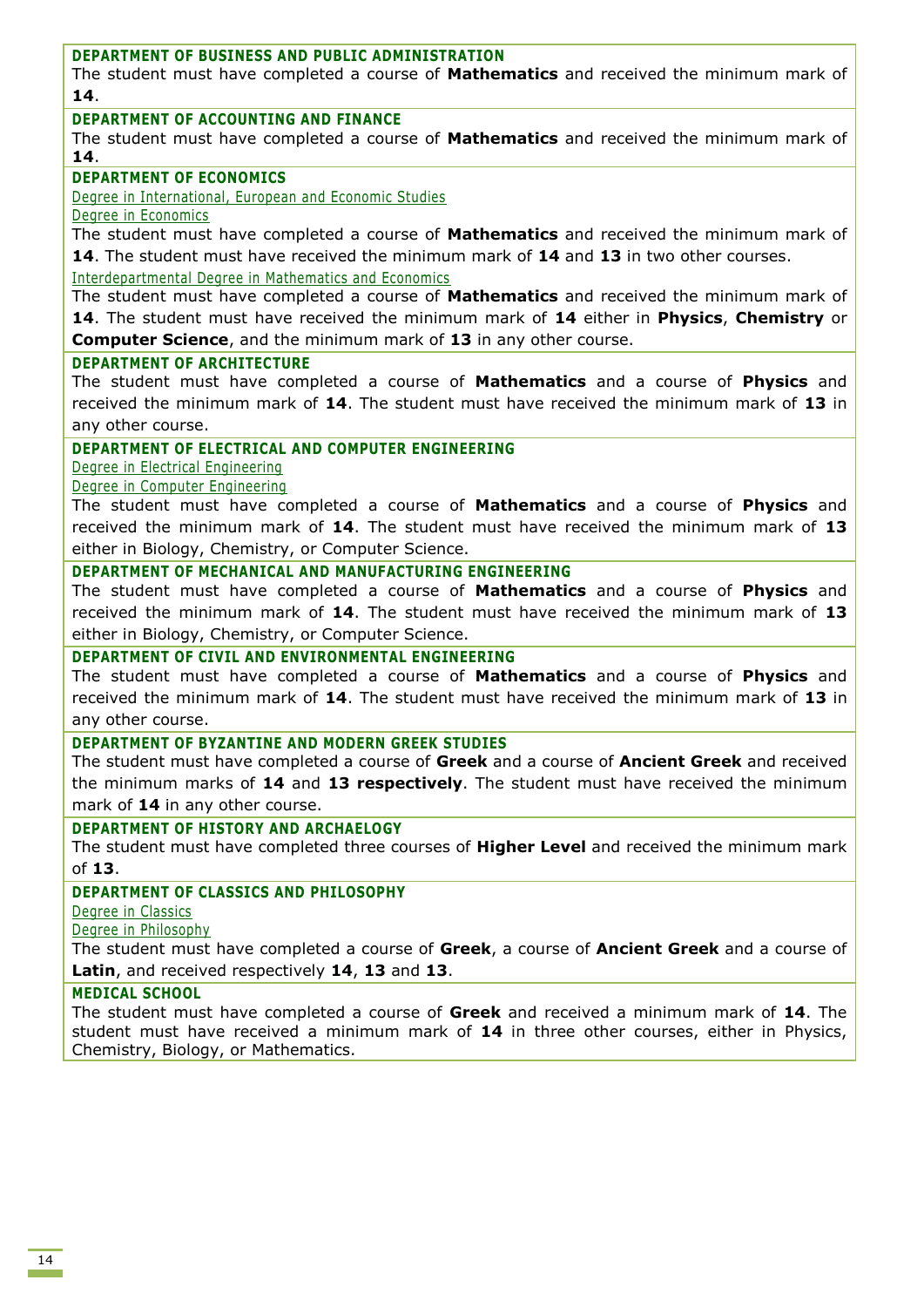# **CRITÈRES OBLIGATOIRES POUR CHAQUE DÉPARTEMENT BASÉS SUR LES EXAMENS DU BACCALAURÉAT FRANÇAIS (BF)**

# **DÉPARTEMENT D'ÉTUDES ANGLAISES**

L'étudiant doit avoir suivi un cours d'**anglais** et obtenu au minimum la note de **14**, et il doit avoir obtenu au minimum **14** et **13** à deux autres cours.

## **DÉPARTEMENT D'ÉTUDES FRANÇAISES ET EUROPÉENNES**

Diplôme en Langue et Littérature françaises

L'étudiant doit avoir suivi un cours de **français** et obtenu au minimum la note de **14**, et il doit avoir obtenu au minimum **13** à deux autres cours.

Diplôme en Langues modernes et Études européennes

L'étudiant doit avoir suivi un cours de **français** ou d'**anglais** et obtenu au minimum la note de **14**, et il doit avoir obtenu au minimum **13** à deux autres cours.

### **DÉPARTEMENT D'ÉTUDES TURQUES ET MOYEN-ORIENTALES**

L'étudiant doit avoir suivi un cours d'**histoire** et obtenu au minimum la note de **14**, un cours de langue étrangère (anglais ou turc) et un autre cours pour lesquels il a obtenu au minimum **14** et **13**.

### **DÉPARTEMENT DE BIOLOGIE**

L'étudiant doit avoir suivi un cours de **mathématiques** et obtenu au minimum la note de **14**, et il doit avoir obtenu au minimum **14** et **13** à deux autres cours, soit en biologie, soit en physique, soit en chimie.

## **DÉPARTEMENT DE MATHÉMATIQUES ET DE STATISTIQUE**

Diplôme en Mathématiques

Diplôme en Mathématiques et Statistique

L'étudiant doit avoir suivi un cours de **mathématiques** et obtenu au minimum la note de **14**, et il doit avoir obtenu au minimum **14** soit en physique, soit en chimie, soit en informatique, et il doit avoir obtenu au minimum **13** à un autre cours.

#### **DÉPARTEMENT D'INFORMATIQUE**

L'étudiant doit avoir suivi un cours de **mathématiques** et obtenu au minimum la note de **14**, et il doit avoir obtenu au minimum **14** et **13** à deux autres cours, soit en biologie, soit en physique, soit en chimie, soit en informatique, soit en économie, soit en administration des affaires.

#### **DÉPARTEMENT DE PHYSIQUE**

L'étudiant doit avoir suivi un cours de **mathématiques** et un cours de **physique** et obtenu au minimum la note de **14.** Il doit avoir obtenu au minimum **13** soit en chimie, soit en informatique, soit en biologie.

#### **DÉPARTEMENT DE CHIMIE**

L'étudiant doit avoir suivi un cours de **chimie** et un cours de **mathématiques** et obtenu au minimum **14** et **13.** Il doit avoir obtenu au minimum **13** soit en physique, soit en biologie.

## **DÉPARTEMENT DES SCIENCES DE L'ÉDUCATION**

Diplôme d'Enseignement au primaire Diplôme d'Enseignement au préscolaire

L'étudiant doit avoir suivi un cours de **grec** et obtenu au minimum la note de **14**. Il doit avoir obtenu au minimum **13** à trois autres cours, soit en mathématiques, soit en grec ancien, soit en physique, soit en chimie, soit en biologie, soit en histoire, soit en géographie, soit en économie.

## **DÉPARTEMENT DES SCIENCES SOCIALES ET POLITIQUES**

Diplôme en Sociologie Diplôme en Sciences Politiques Diplôme en Journalisme

L'étudiant doit avoir obtenu au minimum **14**, **13** et **13** à trois cours.